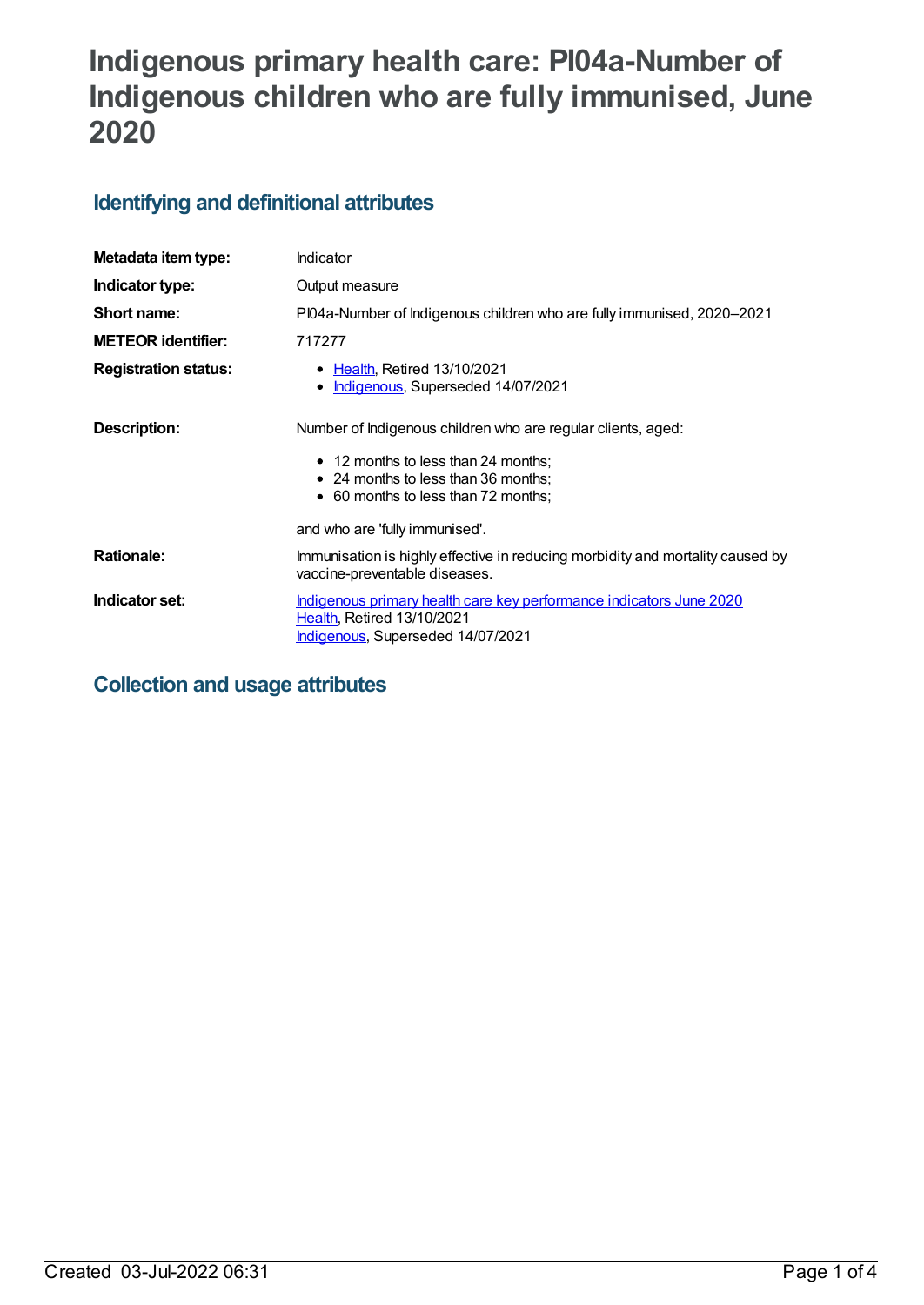#### **Computation description:** Count of Indigenous children who are regular clients, aged:

- 12 months to less than 24 months;
- 24 months to less than 36 months;
- 60 months to less than 72 months;

and who are 'fully immunised'.

|                     | 'Regular client' refers to a client of an Australian Government Department of Health-<br>funded primary health-care service (that is required to report against the Indigenous<br>primary health care key performance indicators) who has an active medical record;<br>that is, a client who has attended the Department of Health-funded primary health<br>care service at least 3 times in 2 years. |
|---------------------|-------------------------------------------------------------------------------------------------------------------------------------------------------------------------------------------------------------------------------------------------------------------------------------------------------------------------------------------------------------------------------------------------------|
|                     | Presented as a number.                                                                                                                                                                                                                                                                                                                                                                                |
|                     | This indicator is calculated separately for each age milestone.                                                                                                                                                                                                                                                                                                                                       |
|                     | 'Fully immunised' status is determined in accordance with the National<br>Immunisation Program Schedule (DoH 2019). The childhood vaccinations essential<br>to be considered 'fully immunised' include:                                                                                                                                                                                               |
|                     | • DTPa (diphtheria, tetanus, pertussis)<br>• HiB (haemophilus influenzae type B)<br>$\bullet$ Polio<br>$\bullet$ Hep B (hepatitis B)<br>• MMR (measles, mumps, rubella).                                                                                                                                                                                                                              |
|                     | A child is considered 'fully immunised' if they have received the following<br>vaccinations by the specified age milestones:                                                                                                                                                                                                                                                                          |
|                     | • At 12 months: 3 doses DTPa; 3 doses Polio; 2 or 3 doses HiB; 2 or 3<br>doses Hep B<br>• At 24 months: 3 doses DTPa; 3 doses Polio; 3 or 4 doses HiB; 3 doses Hep<br>B; 1 dose MMR<br>• At 60 months: 4 doses DTPa; 4 doses Polio; 2 doses MMR.                                                                                                                                                      |
| <b>Computation:</b> | Numerator only.                                                                                                                                                                                                                                                                                                                                                                                       |
| <b>Numerator:</b>   | Calculation A: Number of Indigenous children who are regular clients, aged 12<br>months to less than 24 months and who are 'fully immunised'.                                                                                                                                                                                                                                                         |
|                     | Calculation B: Number of Indigenous children who are regular clients, aged 24<br>months to less than 36 months and who are 'fully immunised'.                                                                                                                                                                                                                                                         |
|                     | Calculation C: Number of Indigenous children who are regular clients, aged 60<br>months to less than 72 months and who are 'fully immunised'.                                                                                                                                                                                                                                                         |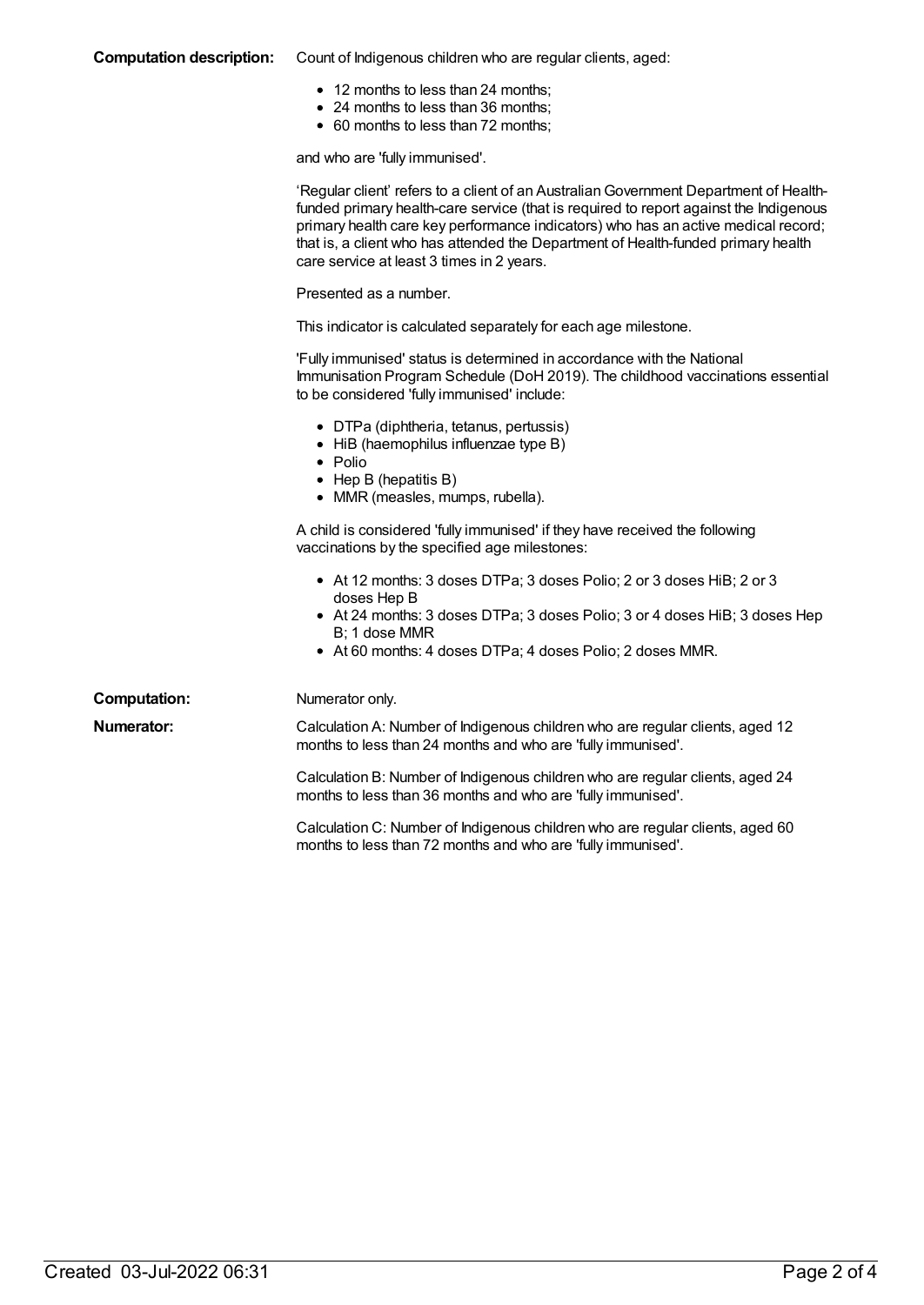[Person—age,](https://meteor.aihw.gov.au/content/303794) total years N[NN]

**Data Source**

[Indigenous](https://meteor.aihw.gov.au/content/430643) primary health care data collection

**NMDS / DSS**

[Indigenous](https://meteor.aihw.gov.au/content/715320) primary health care NBEDS 2020–21

**Data Element / Data Set**

Person-Indigenous status, code N

**Data Source**

[Indigenous](https://meteor.aihw.gov.au/content/430643) primary health care data collection

**NMDS / DSS**

[Indigenous](https://meteor.aihw.gov.au/content/715320) primary health care NBEDS 2020–21

#### **Data Element / Data Set**

[Person—regular](https://meteor.aihw.gov.au/content/686291) client indicator, yes/no code N

**Data Source**

[Indigenous](https://meteor.aihw.gov.au/content/430643) primary health care data collection

**NMDS / DSS**

[Indigenous](https://meteor.aihw.gov.au/content/715320) primary health care NBEDS 2020–21

#### **Data Element / Data Set**

[Child—fully](https://meteor.aihw.gov.au/content/720830) immunised recorded indicator, yes/no code N

**Data Source**

[Indigenous](https://meteor.aihw.gov.au/content/430643) primary health care data collection

**NMDS / DSS**

[Indigenous](https://meteor.aihw.gov.au/content/715320) primary health care NBEDS 2020–21

**Comments:** This indicator covers a 24 month reporting period from 1 January 2020 to 31 December 2021:

- Indigenous primary health care NBEDS 2019–20 covers the period 01/01/2020 to 30/06/2020
- Indigenous primary health care NBEDS 2020-21 covers the period 01/07/2020 to 30/06/2021
- Indigenous primary health care NBEDS 2021-22 (to be released) will cover the period 01/07/2021 to 31/12/2021.

### **Representational attributes**

| <b>Representation class:</b> | Count   |
|------------------------------|---------|
| Data type:                   | Real    |
| Unit of measure:             | Person  |
| Format:                      | N[N(6)] |